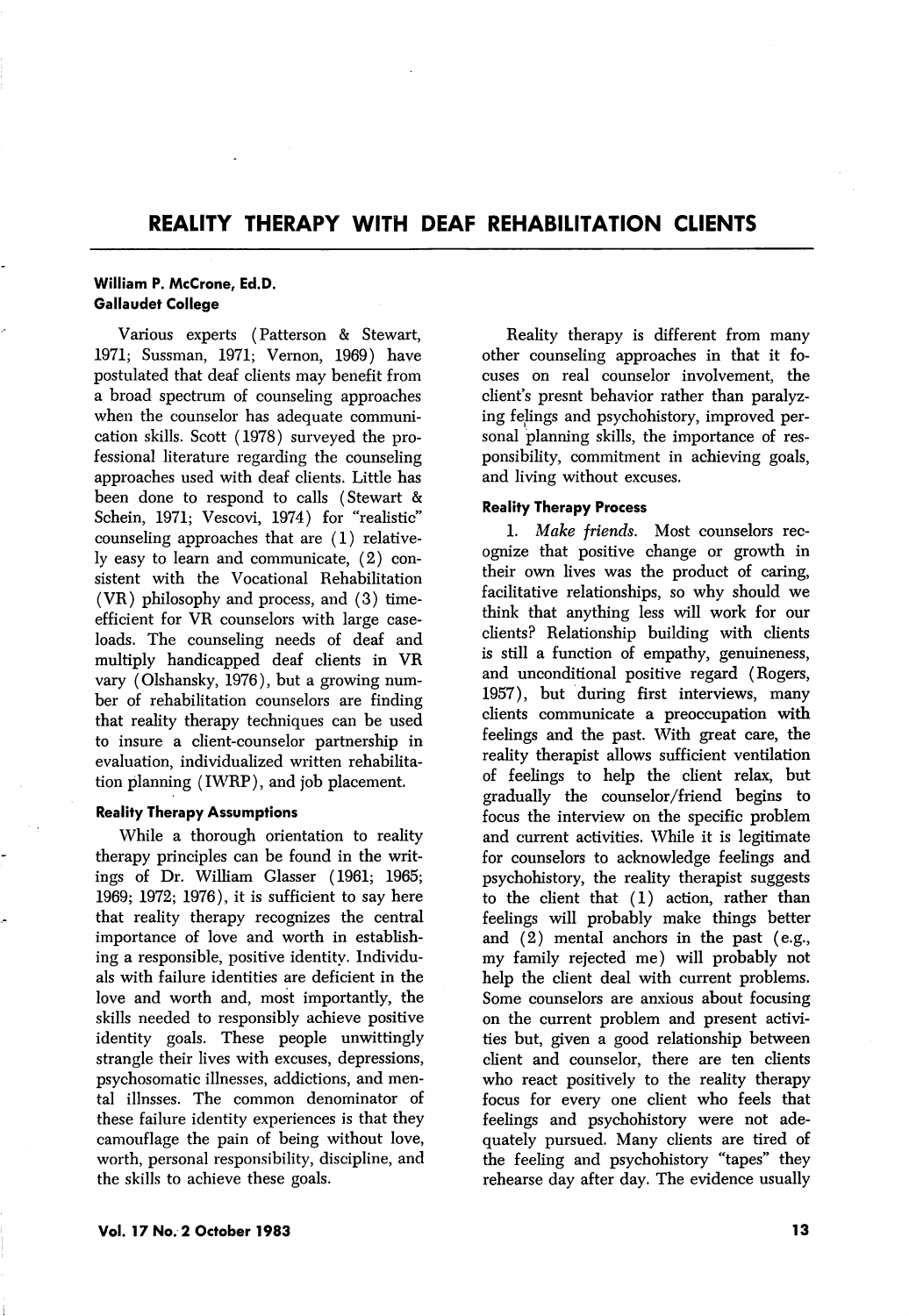is that these things do not help clients do better. The reality therapy focus on the problem and current activities gives many clients new hope for change and some con fidence that their counselor operates in a way that is consistent with responsible living in a real world. Lastly, through genuine in volvement and friendship with the counselor, the client begins to feel an infusion of strength to begin to deal more effectively with his or her goals.

2. What is the client doing now? As the friendly relationship between client and counselor grows, the client is asked about his or her activities. If the client has been looking for work, what has he or she tried to do? If the client is in need of more satisfy ing relationships, what is he or she doing?

3. Are the client's activities helping? Many clients are amazed to find out that their activities are major obstacles to achiev ing goals because these activities reinforce failure. For example, deaf VR clients who report being too depressed to look for work often stay home all day. Deaf VR clients who say that all hearing employers are prejudiced against deaf people never go on job inter views. While insight about the counterproductivity of one's activities is helpful, it is very threatening to clients who do not begin to feel more competent in the next step.

4. Make a better plan. Two things are of central importance in this step. First, some clients are genuinely unskilled at developing a better plan to achieve their goals. The measure of this deficiency surfaces when the counselor asks, "Well, if a good friend had a similar problem, what would you recom mend?" Clients who cannot respond need to work with the counselor to leam to do better planning. Second, clients who can come up with good plans for friends but not themselves are telling the counselor that planning is not the problem, psychological strength is the problem. People who have sufficient psychological strength to try new things have reservoirs of love and worth. Clients who do not feel this strength need help in finding love and worth in their lives.

That strength can begin with the friendship between the client and counselor, but it builds by formulating specific plans that are simple and likely to be successful.

5. Get a commitment. Counselors familiar with Alcoholics Anonymous are aware of the critical importance of a personal com mitment for change that is made in the com pany of others. Commitment is a central issue in reality therapy. When the client has made a value judgement about his or her behavior and made a better plan with the support of a counselor/friend, only a commitment to that plan will make it hap pen. In the early stages of reality therapy, it is perfectly acceptable for a counselor to say, "OK, you are telling me you are not sure you can work on this plan for yourself . . . will you do it for me?" For some clients it is reasonable to ask, "Are you willing to try even though you don't think it will work?" As the client experiences success by working on the plan, he or she will begin to be com fortable doing more for himself.

6. Don't accept excuses. Far more is accomplished by the reality therapist work ing on revising the plan than in discussing excuses. Excuses can simply be a cover for irresponsibility. If the plan failed, check the plan to be sure it is not beyond the motiva tion and abilities of the client. Then work on client commitment and counselor support again.

7. Don't punish. Reasonably agreed upon consequences of irresponsible behavior are not punishment. Punishment is anything that causes the client mental or physical pain. The reality therapist believes that pun ishment interferes with the counselor-client involvement that is necessary for success. Punishment undercuts the ability of the client to evaluate his or her own behavior.

A counseling theory like reality therapy can only survive if counselors who integrate this theory into their work prove to be more effective helpers. Lastly, reality therapy, like any counseling theory, cannot be used in a vacuum. It must complement rather than replace the rehabilitation counselor's case